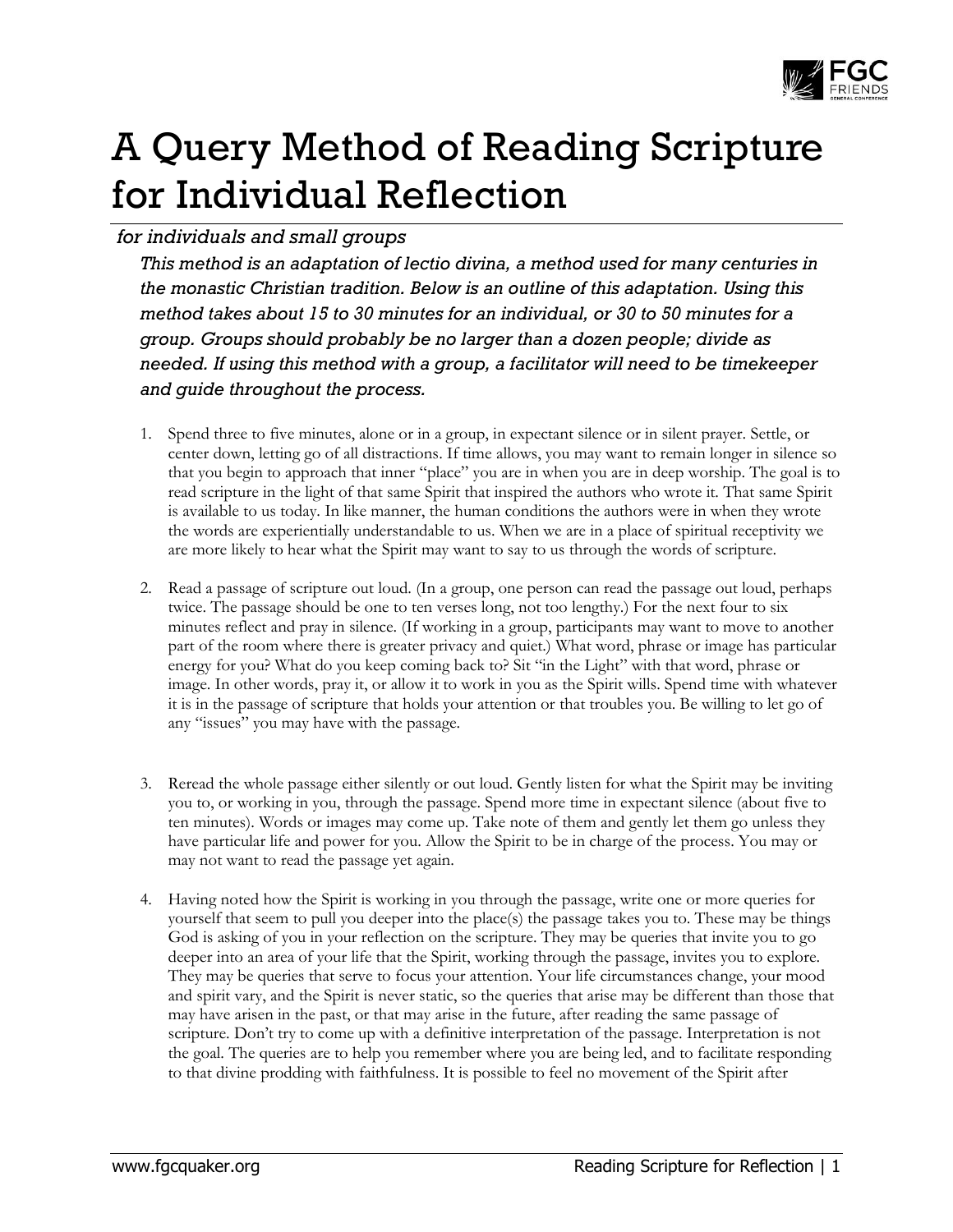

reading a passage of scripture. If this happens, sit with this experience, remaining as open as possible. A query may yet arise. This step may take five minutes, more or less.

- 5. If working in a group, return to the group and, if you are comfortable doing so, share any insights or openings that came to you through your praying of the scripture passage or through the process itself. Listen to what others' share without offering any critique. Listen as deeply as possible. The same Spirit might well be at work in surprisingly diverse ways. This part may last ten to twenty minutes. If working alone, you could journal at this point if you like.
- 6. Close with a period of silence or a spoken prayer. Carry something from the passage of scripture with you throughout the week. Pray it. Turn it over. Ponder it. Be open to the Spirit continuing to work in you through it. During the week, you may want to revisit the query or queries you wrote, or you may feel led to write a different query.

Below are five passages of scripture that include questions in them. Following each citation are examples of queries and questions that arose for one Friend while praying the passages. These are given as examples of how the Spirit may work in an individual; they are not models. The Spirit will work as the Spirit will work. While scripture passages read using this method need not contain questions themselves, those that have questions within them may be helpful when initially practicing this method. Before trying this method for the first time, it might be helpful to read one or two of the examples given below. In a group setting, the facilitator might read one or two examples out loud slowly and deliberately.

#### *1. Genesis 3:8–9*

In the Garden of Eden, God asked of Adam and Eve, *"Where are you?"* Indeed, where am I? Literally, I am in the world's most powerful country. What are the implications of that reality? Spiritually, am I in a place of receptivity, wonder, awareness, presence and appropriate vulnerability, or am I in my own self-protected world of me? God wanted nothing less, it seems, than simply to walk with Adam and Eve in the garden. Might God want to walk with me? Am I hiding? preoccupied? to busy being bored or anxious? God is present everywhere, at all times, but am I aware and present to that Life and Power that is always available to me and that can turn the world upside down? What might it mean for me to be present to God in all simplicity and truth? How might I observe the sacrament of the present moment?

### *2. Genesis 4:8–9*

When Cain killed Abel, God asked, *"Where is your brother?"* Indeed, where is my neighbor, and how are things with him or her? Am I in right relationship with members of my family, people in my neighborhood and my faith community? Am I aware of the needs around me, or have I cocooned myself in relative comfort and privilege? Am I in right relationship with creation? Do I care for the earth? What are my responsibilities toward creation? toward building and maintaining

human community? How might I optimally relate to others with harmony and cooperation? Is there anything holding me back from relating as wholly as I would really like? Who or what holds me accountable for my actions in human community?

### *3. I Kings 19:11–13 (for full narrative see I Kings 19:1–21)*

When Elijah encountered God in the "sound of sheer silence" or the "still small voice," God asked, *"What are you doing here, Elijah?"* Indeed, what am I about? How often am I aware of what I am really doing? When I say I am doing one thing, I may actually be doing another, depending on my own motives and agendas that may be partially or completely hidden from me. When I worship or commune with God in prayer, do I always know what I am doing? I may tell myself I am seeking faithfulness, but I might really be seeking comfort, warm fuzzy perks, affirmation, or something else. When I act in kindness towards another, are guilt and a